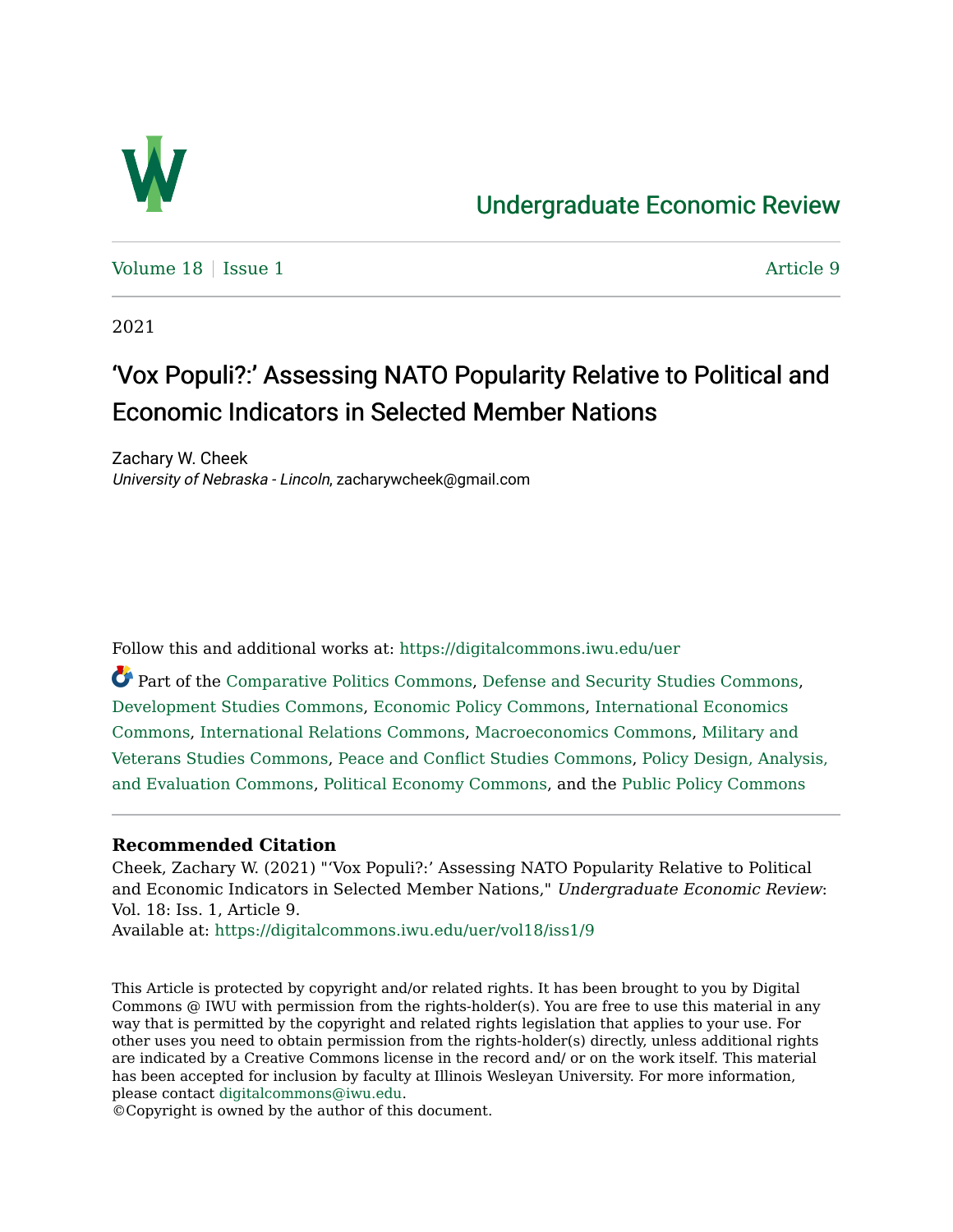## 'Vox Populi?:' Assessing NATO Popularity Relative to Political and Economic Indicators in Selected Member Nations

## Abstract

This paper seeks to identify the impact of political and economic conditions on a nation's popularity/ favorability ratings towards North Atlantic Treaty Organization, the world's most powerful military alliance. It is found that in random-effect models there exists a significant positive relationship between a country's democratic strength and favorability, as well as a negative relationship regarding unemployment. In fixed-effect models, however, there is slight evidence of a positive relationship with percapita GDP, as well as negative relationships with the unemployment rate and the trade index. Overall, differences in member-nations largely account for whether democratic or macroeconomic conditions influence support.

## Keywords

Defense economics, NATO, Political economy, Public opinion

## Cover Page Footnote

The author is very grateful to Mr. Patrick Baker for enlightening discussions on this topic. Errors are the author's alone.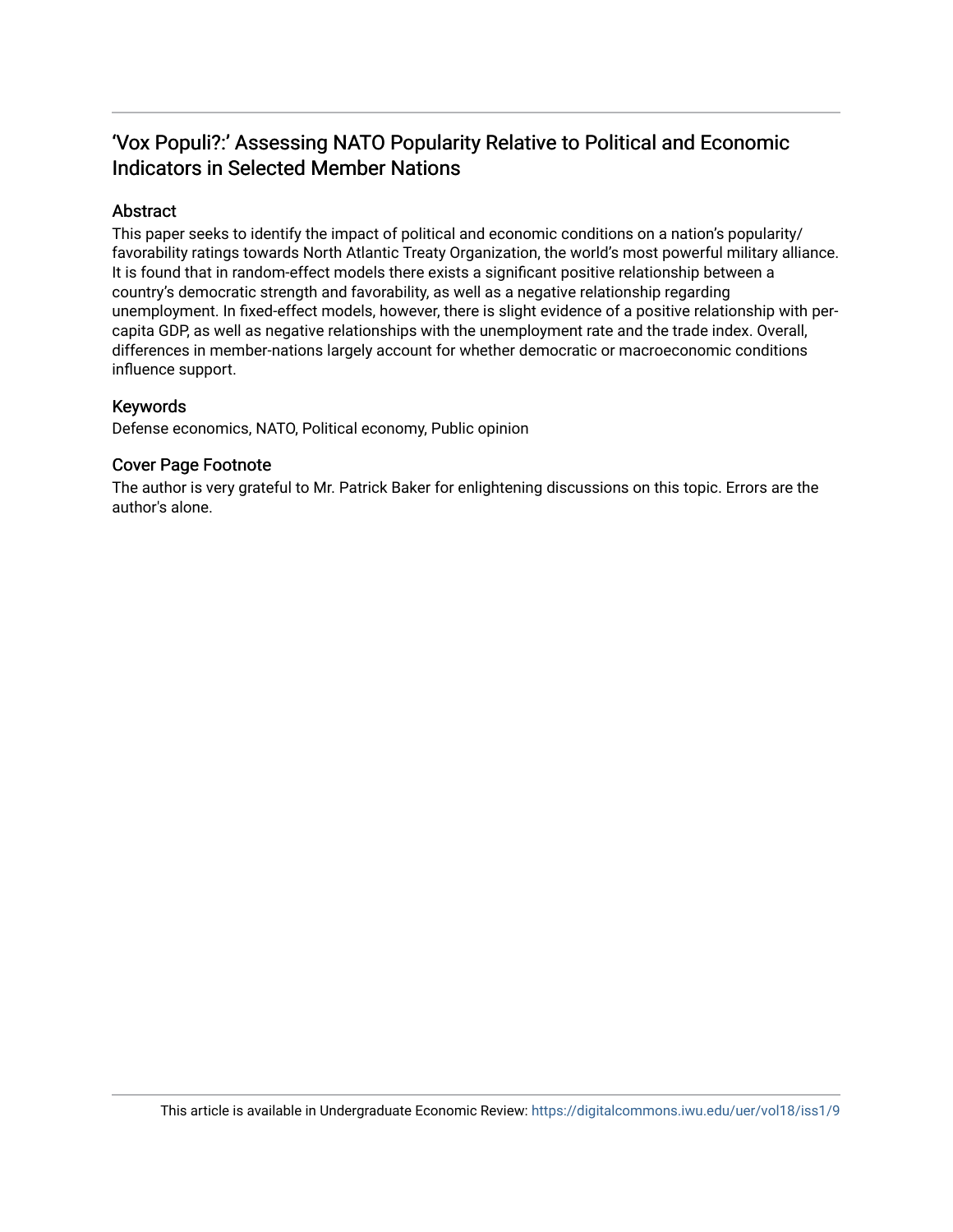#### Introduction

In December 2019, President Donald Trump chose not to mince words when attending a North Atlantic Treaty Organization (NATO) summit of numerous world leaders in London. Speaking of Canadian Prime Minister Trudeau during a meeting with German Chancellor Merkel, the then-president said to reporters:

I find him to be a very nice guy but you know the truth is that I called him out [on] the fact that he's not paying two percent [of gross domestic product] … He's not paying two percent and he should be paying two percent. Canada – they have the money. (Wintour and Mason, 2019).

Even as a candidate three years prior, Mr. Trump had long been calling on other NATO member-states to contribute more to the Alliance, or risk losing American protections (Gould, 2020; Vinograd, 2016). Approximately seventy percent of NATO funding comes from the United States, leading to potential criticism despite bipartisan support (Fagan, 2020; Fagan and Poushter, 2020; Tirpak, 2020). Indeed, for these reasons President Trump was driven to even entertain leaving the Alliance altogether (Crowley, 2020).

 According to the US State Department (2020), the North Atlantic Treaty Organization was founded in 1949 to provide collective security against the Soviet Union and greater Eastern Bloc. The original signatories were Belgium, Canada, Denmark, France, Iceland, Italy, Luxembourg, the Netherlands, Norway, Portugal, the United Kingdom, and the United States. NATO has welcomed many new members in the succeeding decades, including many former Soviet-influenced nations.

 In 2014, each nation made a commitment to spend at least two percent of their gross domestic product (GDP) on NATO defense by the year 2024. However, no incentivization or punishments exist to aid member-states in reaching this goal, and less than a third are on track to do so (Chollet et al., 2020).

 In terms of structure, under Article 5 of the North Atlantic Treaty, an act of aggression against one member is considered an act of aggression against all NATO members (NATO, 1949). This provides the benefits of collective defense to all NATO members in the event of an attack. To date, the only instance in which Article 5 was invoked was the aftermath of the September 11 terrorist attacks, in which members mobilized to help guard American airspace as well as assist in antiterrorism operations in the eastern Mediterranean (Gordon, 2001; Pruitt, 2018). Regarding conflict post-Cold War, every nation in NATO receives the same level of mutual protection from the other twenty-nine member-states' militiaries, regardless of amounts contributed (Kottasová, 2017). This differs from, for example, the financial operations of the International Monetary Fund, where assistance levels are dependent on how much each country contributes into the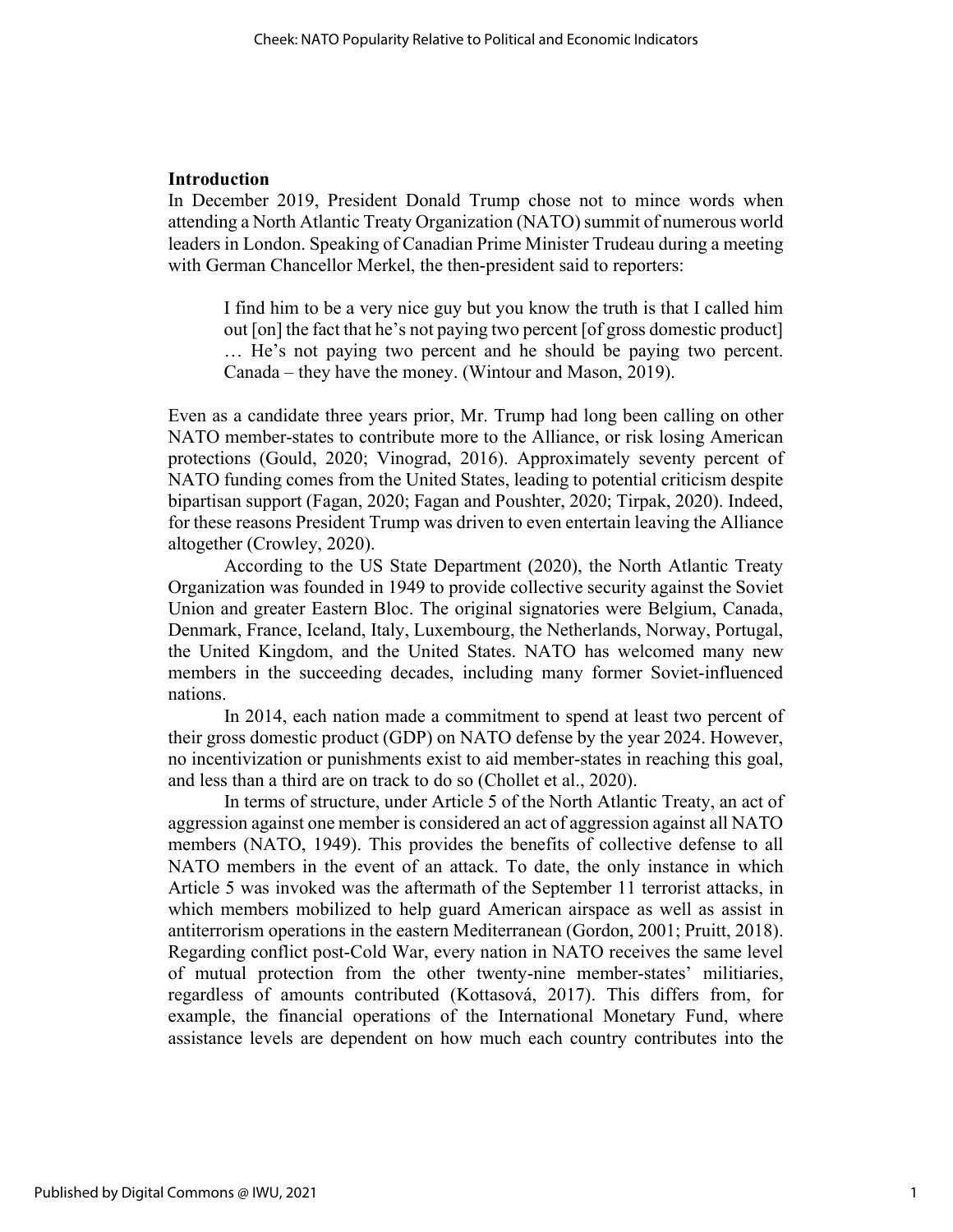system. Furthermore, in times of conflict, nations often voluntarily make additional contributions of manpower or weapons (Daalder and Goldgeier, 2006).

#### Theory

Extensive past research has been conducted attempting to ascertain the effectiveness of NATO, and its role in the future of global political and military affairs. However, none have examined the aspect of domestic political and economic indicators impactors on a nation's internal public perception. It is the goal of this paper to contribute to that standing gap in literature.

 Simply put, across the NATO membership, what impact does the state of a nation's government have on domestic favorability? From a public economics perspective, what of standard of living, international trade, or macroeconomic performance? How do they impact civilian attitudes towards the Alliance? Do NATO member-states' people tend to have worsened positive perceptions over time, or rather do they improve with tenure of membership?

 The author hypothesizes that stronger domestic economic performance and political stability will be associated with greater support for NATO. A nation experiencing an economic downturn, it can be supposed, would typically have residents less supportive of international alliances and initiatives. Citizens would become more adverse to international cooperatives they believe counter to economic interests (Gelpi and Grieco, 2008). Similarly, a country more integrated into the global economic system via international trade may have greater favorability towards NATO. Stronger democracies also can have citizens more committed to an organization that protects fellow democratic institutions and overall principles (Waterman et al., 2002).

 The intent of this paper is to examine the effect of political and economic factors on popularity regarding the Alliance. Its goal is to determine whether such a relationship exists at a significant level. Analysis is conducted through an OLS regression and panel data methodology.

#### Literature Review

There exist previous empirical studies on the economic and political theory surrounding NATO. This paper's research is unique however in that it utilizes cross-national survey data relative to non-military indicators, and treats this survey data as the dependent variable.

 The research Kiratli (2020) aligns to an extent with this paper, utilizing PRC data in an analysis of support for NATO and the United Nations (UN) and finding that dissatisfaction with the economy is associated with less support towards both groups.

 Nations who are not members of NATO share some research with the purview of this paper. White et al. (2006) examined survey data in Belarus, Russia,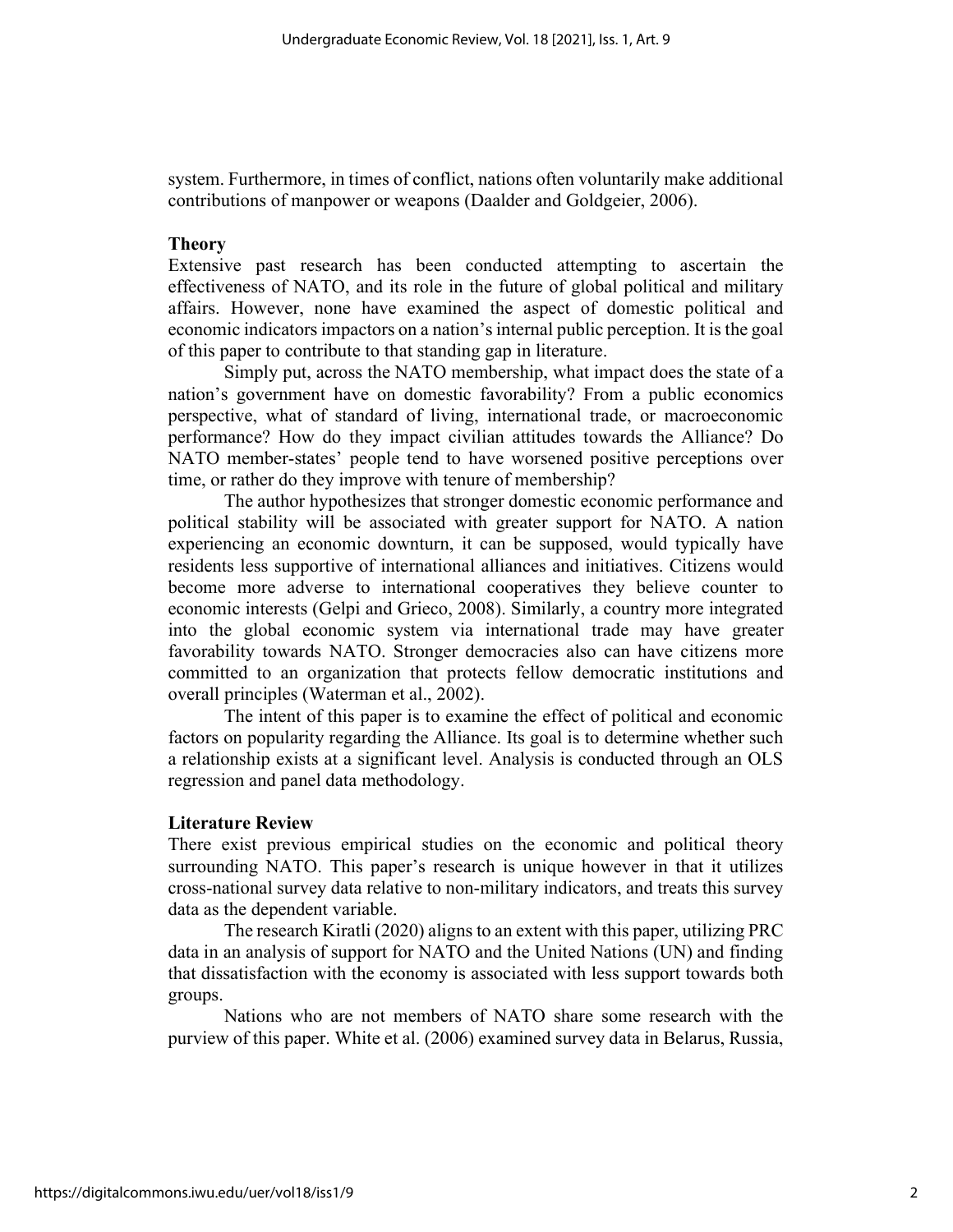and Ukraine, analyzing support for and opposition to NATO membership relative to participant indicators such as gender, education, income level, and age. Ydén et al. (2019) worked to further understand the political environment regarding NATO in Sweden (an officially neutral non-member-state), noting its continued governmental closeness to the Alliance and its operations despite somewhat ambiguous public opinion on it. Zilberman and Weber (2003) studied "aspirant [member] countries."

 In addition, among member-states, the existence of a Cold War-era alliance following the end of the Cold War gives ambiguity to the modern role and validity of such a partnership (Yost, 1998; Daalder and Goldgeier, 2006; Tirpak, 2020); this feeling may well be shared by policymakers and survey respondents alike.

 Specific to public opinion, Baum and Potter (2008) note increased attention to a number of policy issues (to include economics) in the short term following the topic's mentioning by Queen Elizabeth. Przeworski (1996) studied how economic conditions impacted public support for economic reform in Poland. Milner and Tingley (2013) posit a liberal-conservative ideological divide regarding public opinion on the economics of foreign aid. While DeRouen and Peake (2002) suggest that governments may initiate force to divert public attention from underperforming national economies, they do not note public opinion nor alliances. Oneal and Tir (2006) similarly note that very slow growth rates increase the likelihood of military confrontation.

 Reviewing past articles and research, it is evident that none have yet accounted for the impact of changes within national politics or economics on domestic favorability in the ways proposed here. This paper hopes to make such a contribution to existing research by analyzing the influence of how domestic favorability is potentially affected in such ways.

#### Data

This paper uses two separate datasets on perceptions of NATO, and then a combined dataset of both. The varied sourcing of data as measures of the dependent variable also thereby serves as a robustness check.

 The first dataset from the Pew Research Center (PRC) (Fagan, 2020; Fagan and Poushter, 2020) tracks favorability towards NATO among several European nations, as well as the USA and Canada, between 2009 and 2019 (except for 2014). PRC used a mix of face-to-face and phone interviews, with its 2019 survey totaling 21,029 respondents. The second dataset is from the Transatlantic Trends series of the German Marshall Fund of the United States (2021). Respondents there, numbering about a thousand per country per year, were asked if they believed NATO was still essential to their respective country's security. Partial response data have been collected from 2002 to 2014, as well as 2020. The third dataset combines the two survey datasets; while results hardly overlap, in the few instances of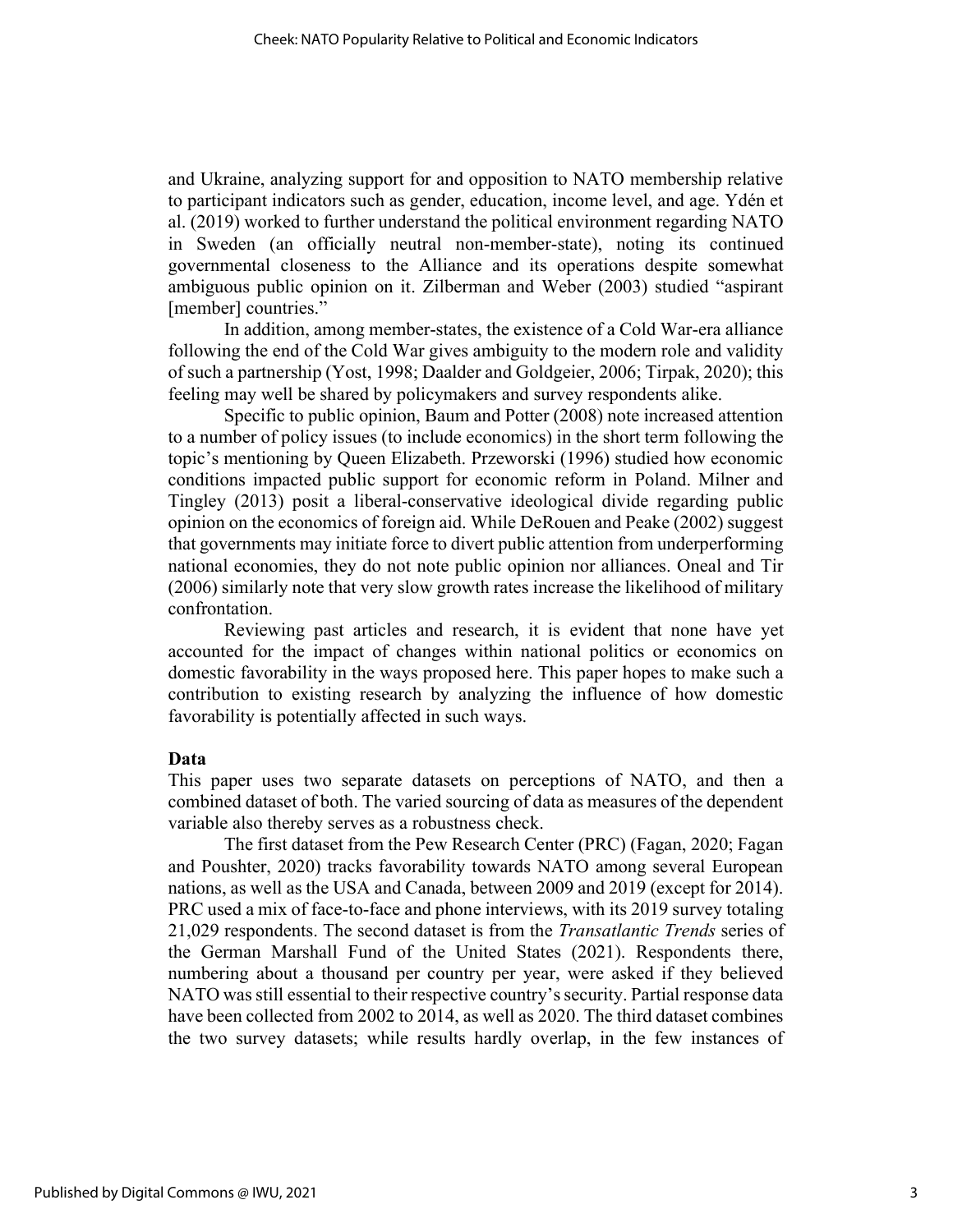overlapping results (e.g., two popularity ratings for France in 2020), values are averaged, giving each equal credence in analysis. Linear interpolation is also used for missing data, accounting for 14.86% of datapoints.

 All member nations for which there were survey data are being examined. These include member states Belgium, Bulgaria, Canada, the Czech Republic. Denmark, France, Germany, Greece, Hungary, Italy, Lithuania, the Netherlands, Poland, Portugal, Slovakia, Spain, Turkey, the United Kingdom, and the United States. In addition, Russia, Sweden, and Ukraine, non-members, have reported data in the PRC dataset only, and are included in the PRC and combined datasets at certain points.

 Economically, GDP per capita is included as a proxy for nation-wide standard of living, with data from the World Bank (2021). Unemployment rates are used as an indicator of national macroeconomic performance with data from the International Monetary Fund (IMF, 2021). Politically, an index of the strength of liberal-democratic institutions, as reported by the University of Gothenburg's V-Dem Institute (2021), accounts for quality of governance. Values in the index range from 0 to 1, with higher values indicating more democratic institutions. This descriptive index is used rather than other measures such as Polity5, which only takes on an absolute value ranging from -10 to 10; the democracy dataset used here is more nuanced.

 Trade indices (OECD, 2021) measure the level of national integration into the global economy. The tenure variable, the difference between the year of each survey and the year in which that country joined NATO, most accurately measures the length of time during which that nation has been a member.

 For controls, I include data on population (UN, 2021) to account for country size, and military expenditure as a share of GDP (SIPRI, 2020) to account for the relative militarization of, and risk in, each country. The former controls for potential 'free-rider' status among sparsely-populated members states (Zannella, 2020), while the later aims to control for contemporary international phenomena (Kostadinova, 2000).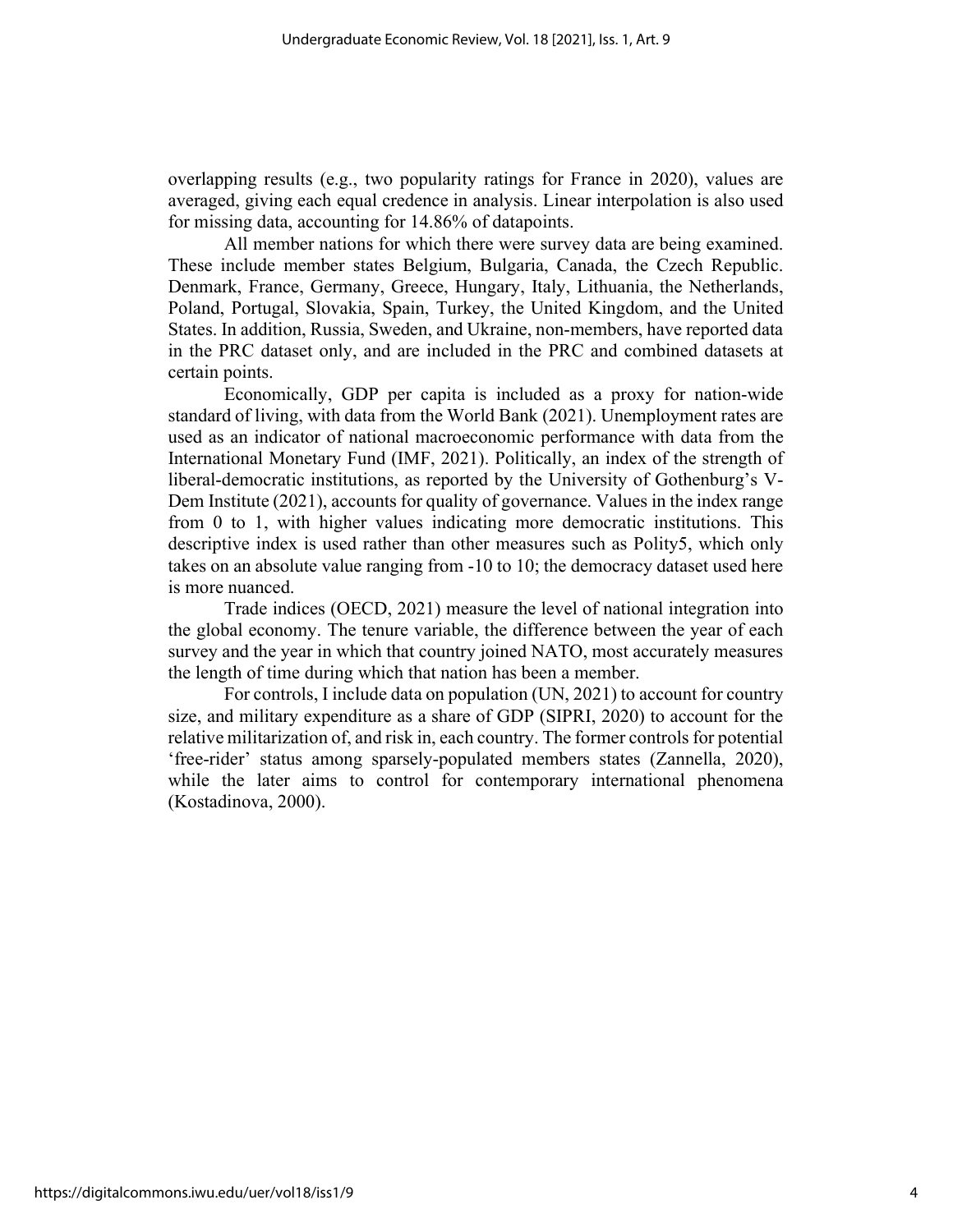| <b>Table 1. Data and Sources</b>               |     |          |                             |        |               |                                                                              |
|------------------------------------------------|-----|----------|-----------------------------|--------|---------------|------------------------------------------------------------------------------|
| Variable                                       | N   | Mean     | St. Dev.                    | Min    | <b>Max</b>    | <b>Source</b>                                                                |
| GDP per capita<br>$(2015$ US<br>dollars)       | 276 | 26,064.6 | 195,994.5<br>$\overline{2}$ | 644.39 | 60,386.7<br>7 | World Bank                                                                   |
| Unemployment<br>rate                           | 266 | 9.072    | 5.11                        | 1.33   | 27.467        | (2021)                                                                       |
| Liberal<br>democracy<br>index                  | 275 | 0.74     | 0.172                       | 0.11   | 0.882         | V-Dem<br>Institute<br>(2021)                                                 |
| Trade index<br>(proportion of<br>GDP)          | 276 | 0.888    | 0.428                       | 0.234  | 1.907         | Organization<br>for Economic<br>Co-operation<br>and<br>Development<br>(2021) |
| Population<br>(millions)                       | 277 | 53.153   | 68.527                      | 2.794  | 329.484       | United<br><b>Nations</b><br>(2021)                                           |
| Military<br>expenditure<br>(percent of<br>GDP) | 277 | 1.772    | 0.819                       | 0.763  | 4.923         | Stockholm<br>International<br>Peace<br>Research<br>Institute<br>(2020)       |
| Tenure of<br>membership                        | 269 | 48.617   | 22.395                      | 3      | 72            | North Atlantic<br>Treaty<br>Organization<br>(2021)                           |
| Support for<br><b>NATO</b>                     | 115 | 56.139   | 14.143                      | 12     | 82            | Pew Research<br>Center (Fagan,<br>2020; Fagan<br>and Poushter,<br>2020)      |
| Consider<br><b>NATO</b><br>essential           | 140 | 60.897   | 10.178                      | 30.309 | 91.8          | German<br>Marshall<br>Fund of the<br><b>United States</b><br>(2021)          |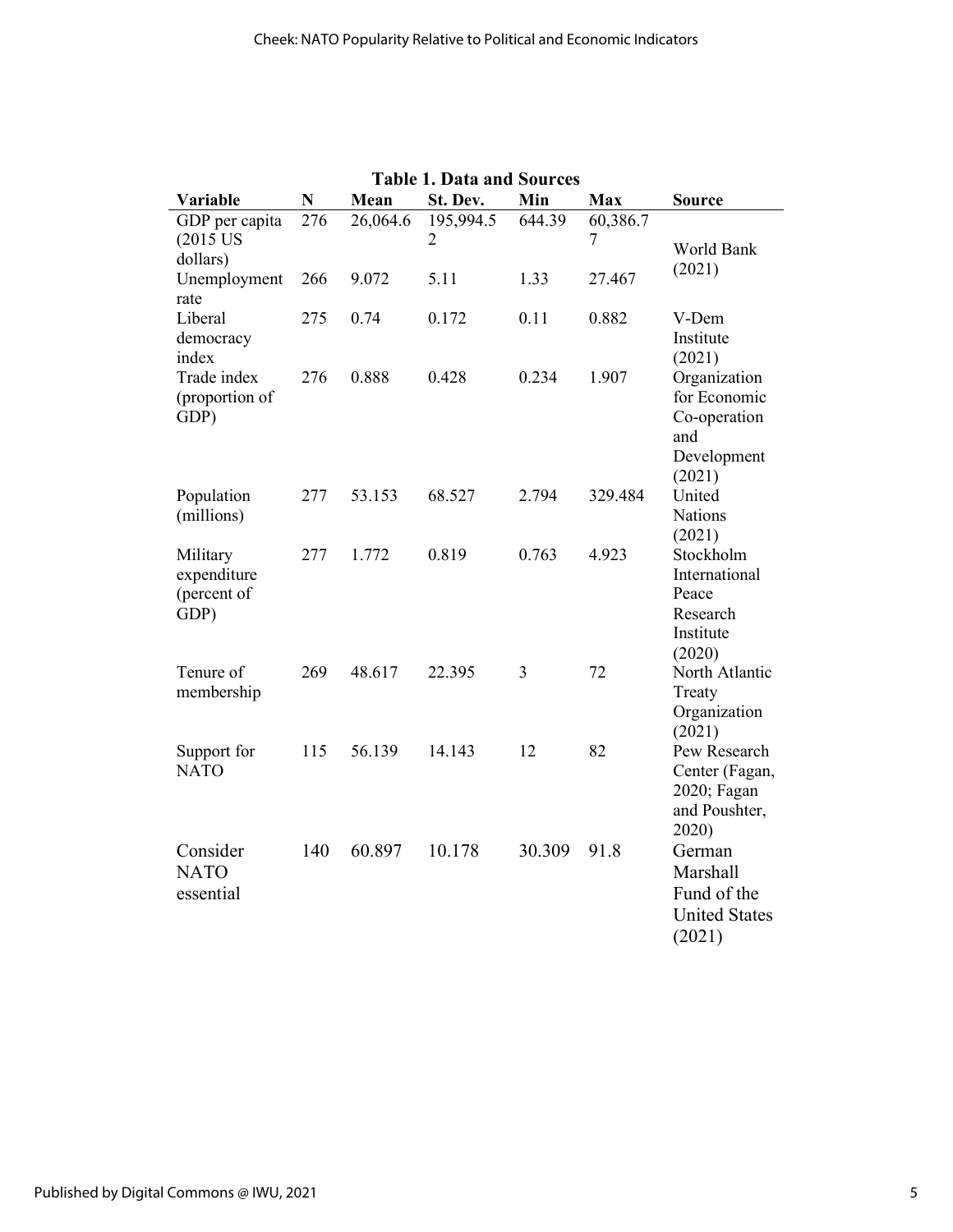## Methods

The objective of these models is to account for relative domestic economic and political factors that affect the degree to which a member-nation's population supports NATO. Therefore, the following regression model is proposed:

(1)  $\Delta FAV_{it} = \beta_0 + \beta_1 \Delta GDP_{it} + \beta_2 \Delta UN_{it} + \beta_3 \Delta DEM_{it} + \beta_4 \Delta TRADE_{it} +$  $\beta_5 \Delta POP_{it} + \beta_6 \Delta EXP_{it} + \beta_7 TENURE_{it} + \epsilon$ 

 $i = 1, 2, 3, \ldots 23$  $t = 1, 2, 3, \ldots 19$ 

Where, for a given nation i in year t,  $\Delta GDP$  is the change in GDP per capita;  $\Delta UN$ is the change in the unemployment rate; ΔDEM is the change in index of liberal democracy; ΔTRADE is the change in the index of trade; ΔPOP is the change in population; ΔEXP is the change in national military expenditure; TENURE is the aforementioned tenure variable; and  $\Delta$ FAV, the dependent variable, is the change in the proportion of citizens reporting favorable views towards NATO.

 When incorporating data which include nations not members of NATO (Russia, Ukraine, and Sweden), I substitute the TENURE variable for a standard trend variable TREND, which accounts for longitudinal changes in non-member states:

(2)  $\Delta FAV_{it} = \beta_0 + \beta_1 \Delta GDP_{it} + \beta_2 \Delta UN_{it} + \beta_3 \Delta DEM_{it} + \beta_4 \Delta TRADE_{it} +$  $\beta_5 \Delta POP_{it} + \beta_6 \Delta EXP_{it} + \beta_7 TREND_t + \epsilon$ 

Finally, my third specification uses a dummy variable equal to 1 when a nation is a NATO member and 0 otherwise, to more thoroughly juxtapose member and nonmember nations:

(3)  $\Delta FAV_{it} = \beta_0 + \beta_1 \Delta GDP_{it} + \beta_2 \Delta UN_{it} + \beta_3 \Delta DEM_{it} + \beta_4 \Delta TRADE_{it} +$  $\beta_5 \Delta POP_{it} + \beta_6 \Delta EXP_{it} + \beta_7 TREND_t + \beta_8 MEMBER_{it} \in$ 

The use of fixed-effect or random-effect methods is somewhat ambiguous. A series of Hausman (1972) tests (results in Table 2) indicates that random-effect methods are best for the individual PRC dataset, while either random- or fixed-effects are best for the GMFUS dataset and the combined dataset. Therefore, random-effect methods are utilized for all models, while the PRC dataset is omitted from the fixedeffects table. (The membership dummy must also be precluded from the fixedeffect results, as they are already captured in the cross-sectional intercept differences inherent to the method.)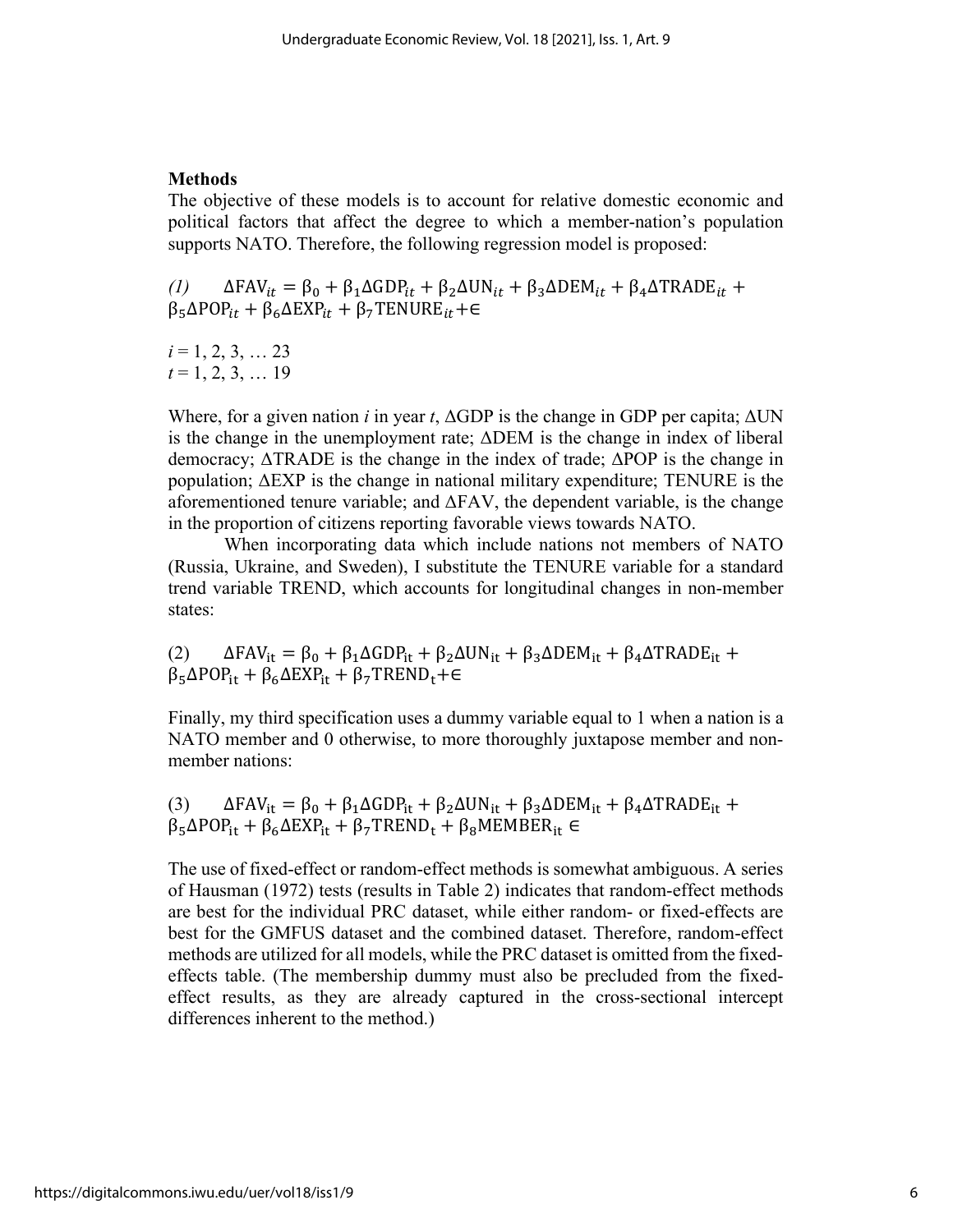## Table 2. Hausman Test Results

H<sub>0</sub>: Both fixed- and random-effect methods give consistent estimators. Ha: Fixed-effect methods give consistent estimators.

| Dataset          | <b>PRC</b> | GMFUS  | Combined |
|------------------|------------|--------|----------|
| P-value          | 0.282      | 0.0000 | 0.0002   |
| $Chi2$ statistic | 8.61       | 62.90  | 28.45    |
| Appropriate      | Random     | Fixed  | Fixed    |
| method           |            |        |          |

All changes are in logarithmic form. Regressions were calculated using the software Stata, version 16.1.

## Results and Discussion

The models yield several results at statistically significant levels. Results are depicted in Tables 3 and 4.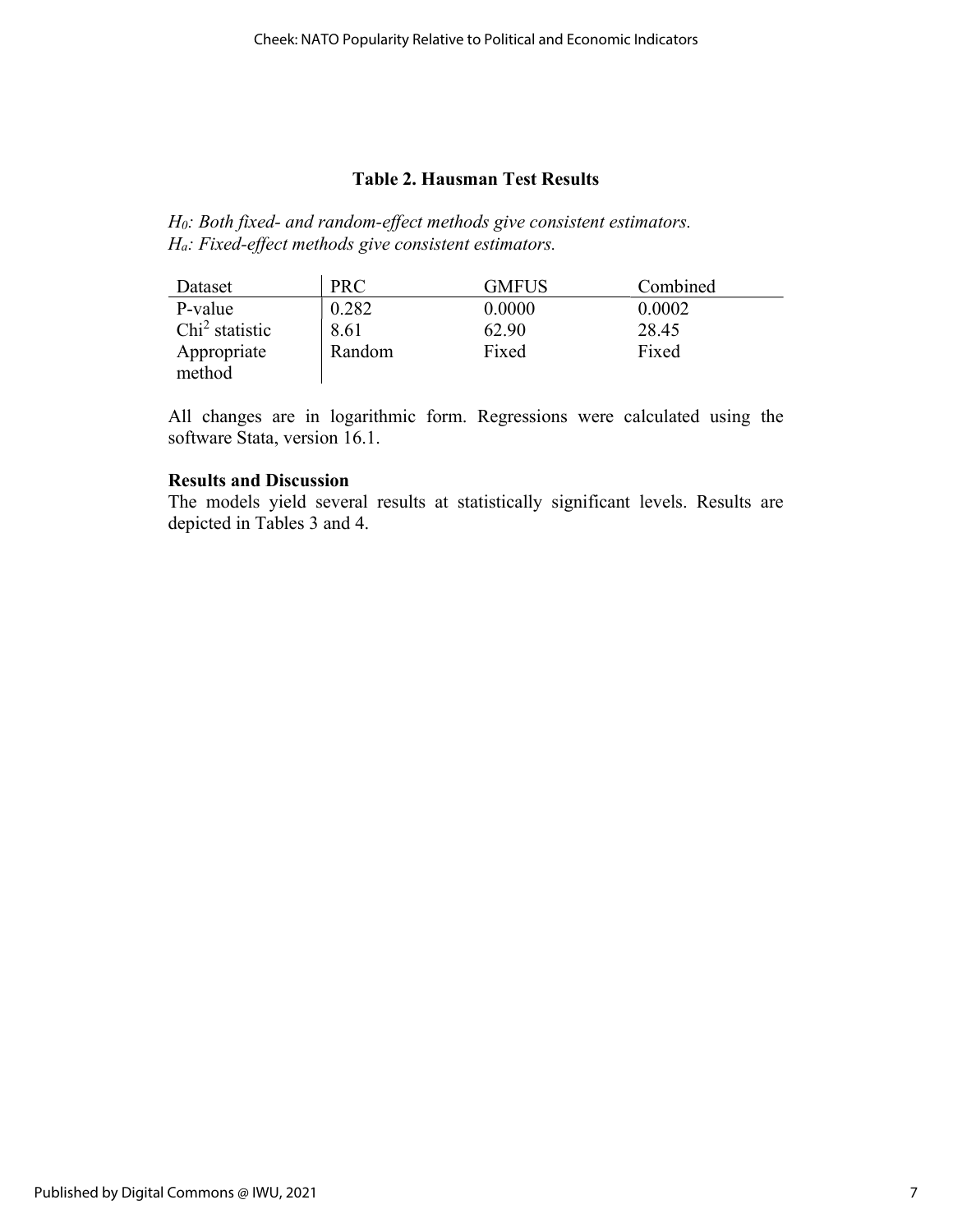|                |             | Favorability             |              |               |                                   |              |              |
|----------------|-------------|--------------------------|--------------|---------------|-----------------------------------|--------------|--------------|
|                |             | Pew Research Center Data |              |               | <b>Combined Dataset</b><br>German |              |              |
|                |             |                          |              | Marshall Fund |                                   |              |              |
|                | (1)         | (2)                      | (3)          | Data<br>(4)   | (5)                               | (6)          | (7)          |
|                |             |                          |              |               |                                   |              |              |
| GDP per capita | $0.3051*$   | 0.1150                   | 0.0984       | $-0.0245$     | 0.0192                            | 0.0249       | 0.0257       |
|                | (0.052)     | (0.140)                  | (0.140)      | (0.222)       | (0.247)                           | (0.208)      | (0.190)      |
| Unemployment   | $-0.0846*$  | $-0.1576***$             | $-0.1628***$ | $-0.0156$     | $-0.0578**$                       | $-0.0863***$ | $-0.0925***$ |
| rate           | (0.060)     | (0.003)                  | (0.003)      | (0.698)       | (0.035)                           | (0.006)      | (0.003)      |
| Liberal        | 0.1611      | $0.3545***$              | $0.3006**$   | $0.2972***$   | 0.0222                            | $0.3058***$  | $0.2770***$  |
| democracy      | (0.259)     | (0.002)                  | (0.019)      | (0.009)       | (0.822)                           | (0.000)      | (0.006)      |
| index          |             |                          |              |               |                                   |              |              |
| Trade          | 0.0185      | 0.2072                   | 0.1831       | $-0.1557$     | 0.0765                            | 0.1043       | 0.0961       |
| openness       | (0.865)     | (0.143)                  | (0.204)      | (0.137)       | (0.390)                           | (0.318)      | (0.347)      |
| Population     | $-0.0186$   | $-0.0013$                | $-0.0058$    | $-0.0620$     | 0.0020                            | $-0.0121$    | $-0.0098$    |
|                | (0.764)     | (0.982)                  | (0.922)      | (0.190)       | (0.862)                           | (0.783)      | (0.817)      |
| Total military | 0.0568      | 0.0736                   | 0.0691       | $-0.0912$     | 0.0112                            | $-0.0110$    | $-0.0205$    |
| expenditure    | (0.383)     | (0.366)                  | (0.398)      | (0.299)       | (0.862)                           | (0.874)      | (0.764)      |
| Tenure         | $-0.0071**$ |                          |              | 0.0016        | $-0.0007$                         |              |              |
|                | (0.014)     |                          |              | (0.301)       | (0.565)                           |              |              |
| Trend          |             | $-0.0096**$              | $-0.0100**$  |               |                                   | $-0.0005$    | $-0.0008$    |
|                |             | (0.047)                  | (0.040)      |               |                                   | (0.872)      | (0.765)      |
| Member         |             |                          | 0.1567       |               |                                   |              | $0.2430**$   |
|                |             |                          | (0.338)      |               |                                   |              | (0.033)      |
| $R^2$          | 0.2829      | 0.5437                   | 0.5524       | 0.2363        | 0.2143                            | 0.4714       | 0.4957       |
| N              | 123         | 139                      | 139          | 128           | 216                               | 232          | 232          |

## Table 3. Random-Effect Regression Results

p-values in parentheses. \*  $p < 0.100$  \*\*  $p < 0.050$  \*\*  $p < 0.001$ 

(1) PRC dataset of member states, 2009 – 2019 (2) PRC dataset of member and non-member states, 2009 – 2019

(3) PRC dataset of member and non-member states, with membership dummy (4) GMFUS dataset of member states,  $2009 - 2019$ <br>(5) Combined dataset of member states,  $2002 - 2019$  (6) Combined dataset of member and non-member sta

 $(6)$  Combined dataset of member and non-member states,  $2002 - 2019$ 

(7) Combined dataset of member and non-member states, 2002 – 2019, with membership dummy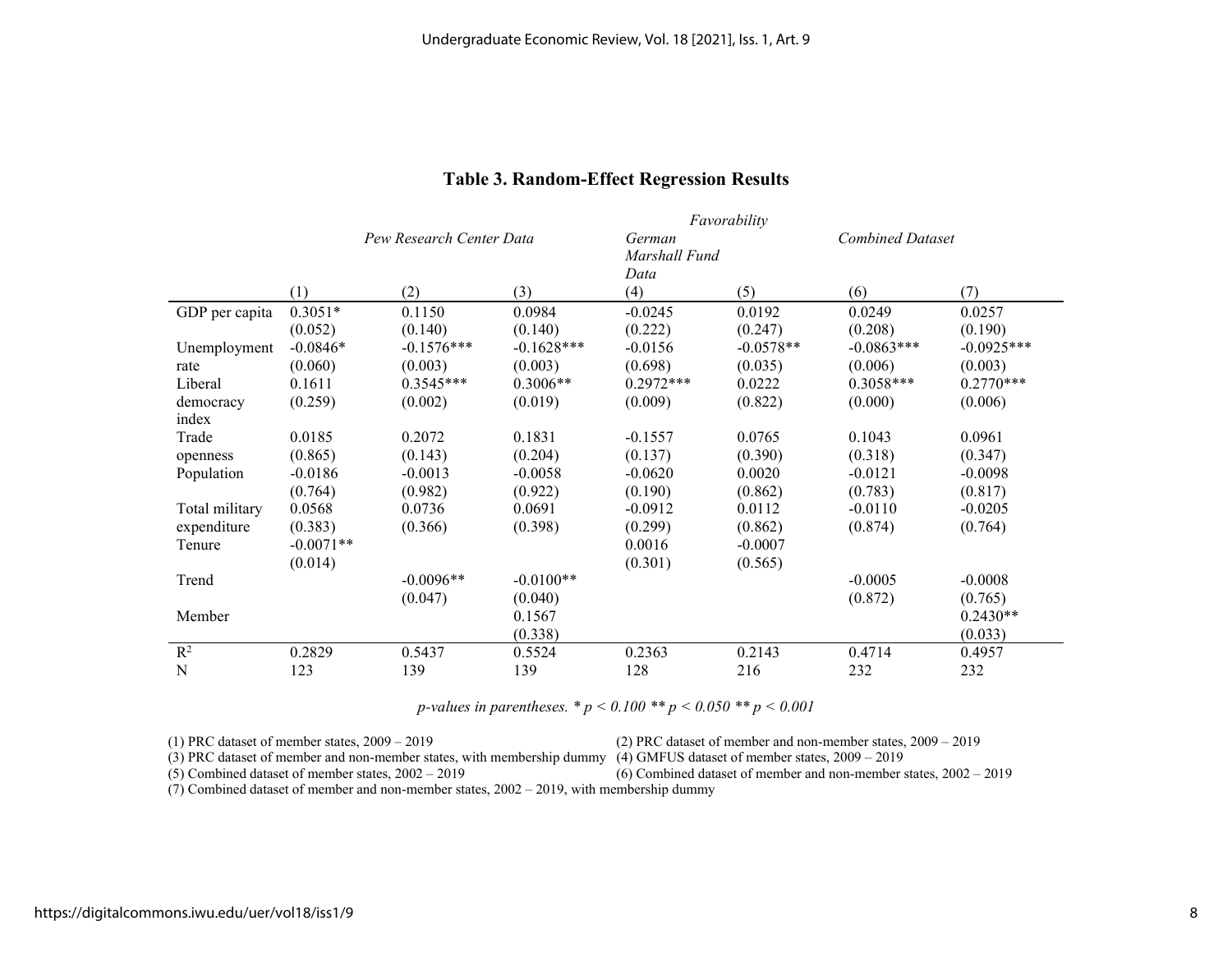|                   | Favorability      |             |                         |  |
|-------------------|-------------------|-------------|-------------------------|--|
|                   | <b>GMFUS Data</b> |             | <b>Combined Dataset</b> |  |
|                   | (1)               | (2)         | (3)                     |  |
| GDP per capita    | $0.7168***$       | 0.0143      | 0.0081                  |  |
|                   | (0.002)           | (0.398)     | (0.691)                 |  |
| Unemployment rate | $0.1350**$        | $-0.0030$   | 0.0096                  |  |
|                   | (0.011)           | (0.921)     | (0.790)                 |  |
| Liberal democracy | 0.2001            | $-0.1479$   | $-0.0754$               |  |
| index             | (0.323)           | (0.209)     | (0.553)                 |  |
| Trade openness    | $-0.6309***$      | 0.0322      | $-0.0148$               |  |
|                   | (0.000)           | (0.774)     | (0.918)                 |  |
| Population        | $-1.2167$         | $-1.1328**$ | $-1.6891***$            |  |
|                   | (0.150)           | (0.011)     | (0.005)                 |  |
| Total military    | $-0.1173$         | 0.0073      | 0.0017                  |  |
| expenditure       | (0.326)           | (0.919)     | (0.984)                 |  |
| Tenure            | 0.0067            | 0.0011      |                         |  |
|                   | (0.221)           | (0.584)     |                         |  |
| Trend             |                   |             | 0.0053                  |  |
| $\mathbb{R}^2$    | 0.0065            | 0.0019      | 0.0298                  |  |
| N                 | 128               | 216         | 232                     |  |
|                   |                   |             |                         |  |

## Table 4. Fixed-Effect Regression Results

p-values in parentheses.  $* p < 0.100 ** p < 0.050 ** p < 0.001$ 

(1) GMFUS dataset of member states, 2002 – 2014

(2) Combined dataset of member states, 2002 – 2019

(3) Combined dataset of member and non-member states, 2002 – 2019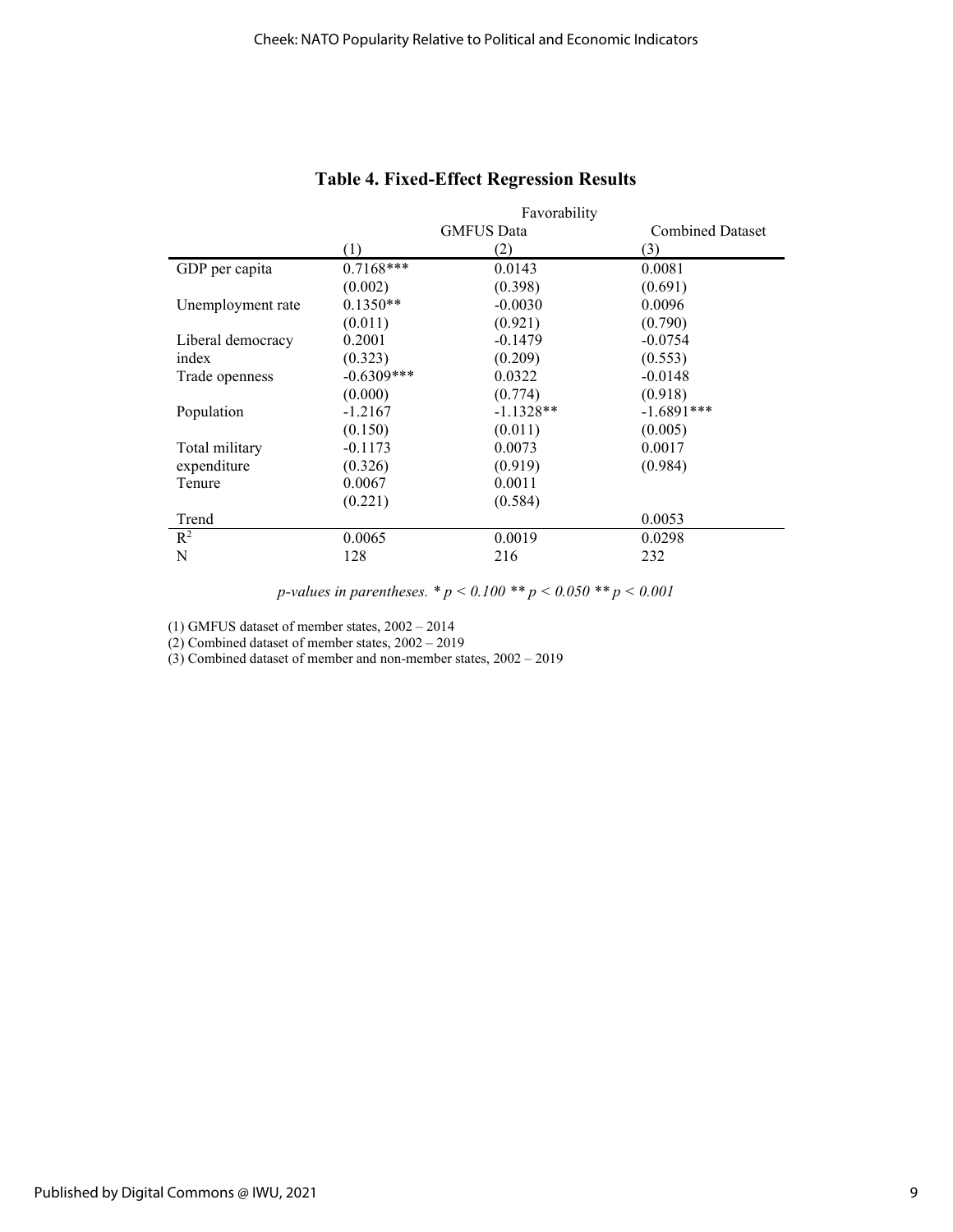Random-effect results tend to suggest a positive relationship between the democracy index and favorability, as well as a negative relationship between the unemployment rate and favorability. The only column in Table 3 without a significantly negative relationship regarding unemployment is (4), the GMFUS partial dataset of member states. As the models progressively differentiate based on membership status, first through the incorporation of non-member data and then the addition of a dummy variable, the impact of unemployment on favorability grows in magnitude. E.g., the changes made to PRC data from columns (2) to (3), or the changes to the combined dataset columns between (5), (6), and (7). Respective to dataset, each unemployment-related coefficient lessens in value (i.e., the negative relationship becomes more pronounced). Regarding democracy, the opposite appears true. Better differentiation and juxtaposition based on membership status lessens the impact of democratic institutions' strength on favorability.

 In fixed-effect models which by definition hold constant cross-sectional country differences, results are parsimonious. The GMFUS dataset (the PRC dataset was omitted due to the Hausman test's results, as mentioned) reports significant relationships regarding GDP per capita (positive), unemployment (negative), and trade openness (negative). The unemployment coefficient is significant at the 95% confidence level, while GDP per capita and trade are significant at the 99% confidence level. A negative coefficient with respect to trade may be indicative of distorted political preconceptions given changing trade environments, as discussed by Rankin (2001).

These economic results dissipate when combining the PRC and GMFUS datasets, with only national population being a significant negative impactor (i.e., more populated nations favor NATO less). The combined-dataset impact of population grows stronger when including non-member states in data, and its confidence level rises. Again, all changes are logarithmic.

#### Conclusion

This research was conceived and conducted with the goal of identifying political and economic impactors on a the perceptions of NATO by a nation's people. It has been demonstrated here that democratic institutions and the unemployment rate both emerge as factors influencing national support for NATO, though these are almost certainly due to cross-country differences; only when accounting for these differences does slight evidence of a positive relationship with macroeconomic performance (GDP per capita and the unemployment rate) and a negative relationship with global economic (trade) integration. This affirms the stipulations of Milner and Tingley (2013), who note relative stability on public support for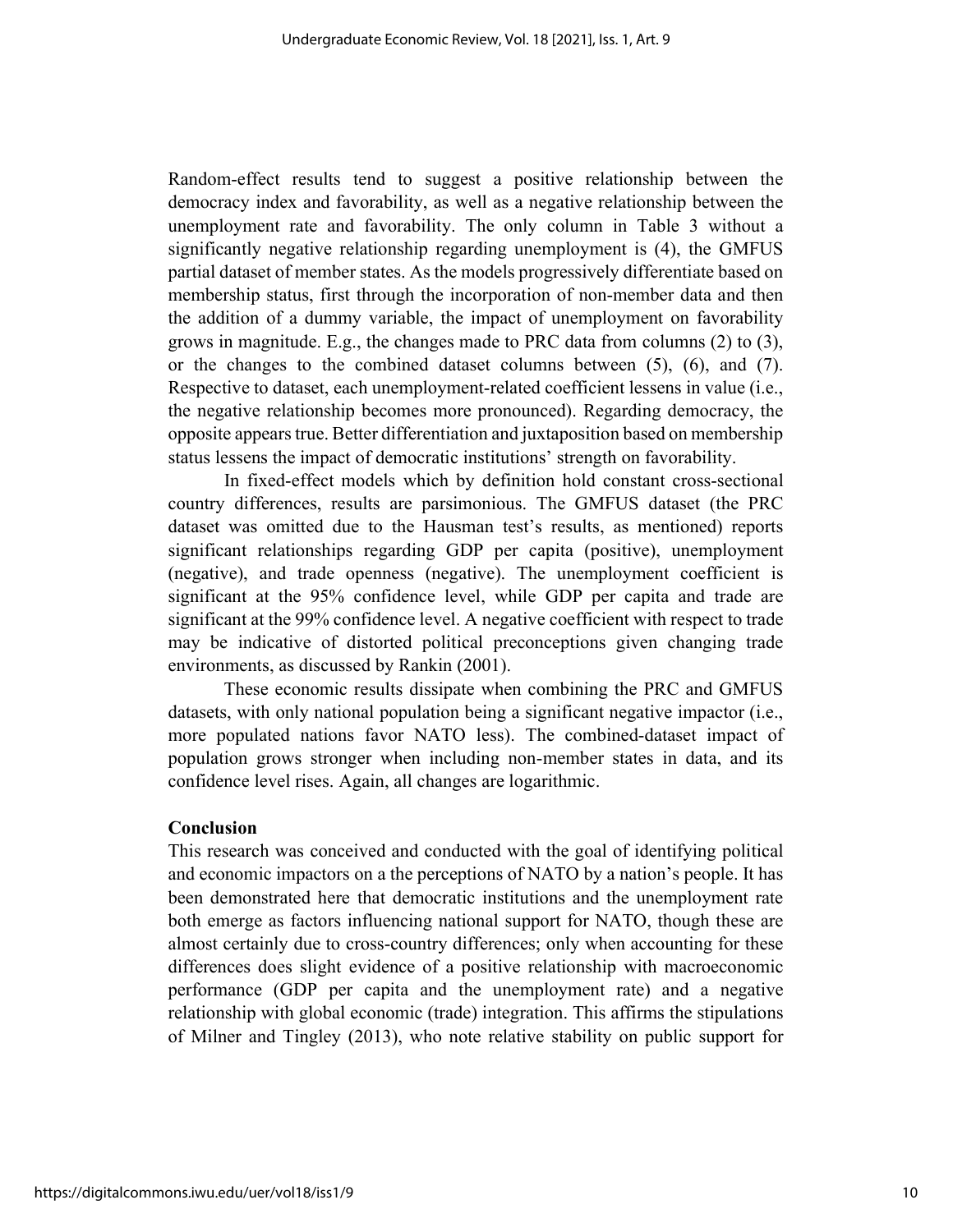foreign aid (irrespective to NATO) between countries. Heinrich et al. (2016) build on this, attributing lack of public support for foreign aid during economic downturns as an instigator of cuts.

 In terms of policy implications, the aspect of domestic support for defense alliances as a consequence of non-defense policy developments in such a context may provide future insight for policymakers and military leadership alike concerning government accountability, as well as the world's largest military alliance in particular. An informed and engaged public across the former 'First World' increasingly appears to associate lower-performance and weaker national democracies with dissatisfaction towards the Alliance, in an apparent clash between foreign and domestic objectives.

 In relatively democratic nations and global leaders such as those countries that constitute NATO, it is the hope of the author that this paper may serve to some degree to inform the policy debate in the western world concerning contributions to, and expenditures by, the North Atlantic Treaty Organization.

 Regarding limitations, this author regrets that this research was unable to assess policy developments, such as the 2014 Ukraine crisis, in its analyses. It is hoped that future research expands on these models and concepts within such a context (for instance, two-way fixed-effect analysis) so as to better inform the scholarly community and world about an organization that may well ensure peace and prosperity in the modern era.

#### References

- Chollet, D., Keil, S., and Skaluba, C. (2020, October 14). Rethink and replace two percent. Atlantic Council. https://www.atlanticcouncil.org/contentseries/nato20-2020/rethink-and-replace-two-percent/.
- Cooper, C., and Zycher, B. (1991, February 1). Perceptions of NATO burden sharing. Rand Corporation. https://apps.dtic.mil/sti/pdfs/ADA231544.pdf.
- Crowley, M. (2020, September 3). Allied and former U.S. officials fear Trump could seek NATO exit in second term. The New York Times. https://www.nytimes.com/2020/09/03/us/politics/trump-natowithdraw.html.
- Daalder, I., and Goldgeier, J. (2006). Global NATO. Foreign Affairs, 85(5): 105 113. https://doi.org/10.2307/20032073.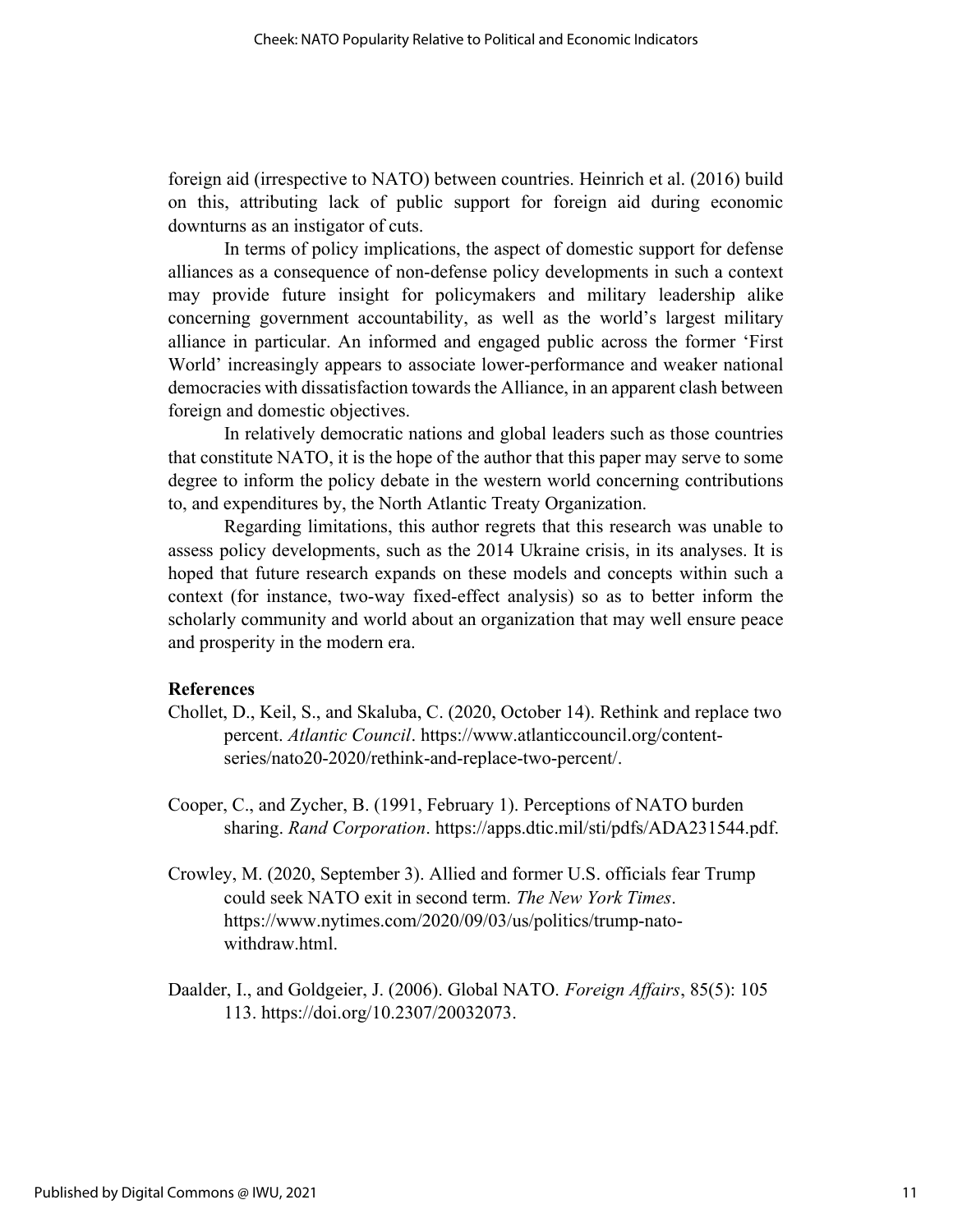- DeRouen, K., and Peake, J. (2002). The dynamics of diversion: The domestic implications of presidential use of force. International Interactions, 28(2), 191-211. https://doi.org/10.1080/03050620212101.
- Fagan, M. (2020, November 30). NATO seen positively by many across 10 member states. Pew Research Center. https://www.pewresearch.org/facttank/2020/11/30/nato-seen-in-a-positive-light-by-many-across-10 member-states/.
- Fagan, M., and Poushter, J. (2020, February 9). NATO viewed favorably across member states. Pew Research Center. https://www.pewresearch.org/global/2020/02/09/nato-seen-favorablyacross-member-states/.
- Gelpi, C.F., and Grieco, J.M. (2008). Democracy, interdependence, and the sources of liberal peace. Journal of Peace Research, 45(1), 17-36. https://www.jstor.org/stable/27640621?seq=1.
- German Marshall Fund of the United States. Transatlantic Trends. https://www.gmfus.org/ news/transatlantic-trends-2021.
- Gordon, P.H. (2001). NATO after 11 September. Survival, 43(4): 89-106. https://doi.org/10.1080/00396330112331343145.
- Gould, J. (2020, August 28). Trump repeats questionable NATO funding claims in GOP acceptance speech. Defense News. https://www.defensenews.com/congress/2020/08/28/trump-boostsquestionable-nato-funding-claims-in-gop-convention-speech/.
- Hartley, K., and Sandler, T. (2006). NATO burden-sharing: Past and future. Journal of Peace Research, 26(6): 665-680. https://www.jstor.org/stable/424971.
- Heinrich, T., Kobayashi, Y., and Bryant, K.A. (2016). Public opinion and foreign aid cuts in economic crises. World Development, 77: 66-79. https://doi. org/10.1016/j.worlddev.2015.08.005.

International Monetary Fund. (2021). World economic outlook database.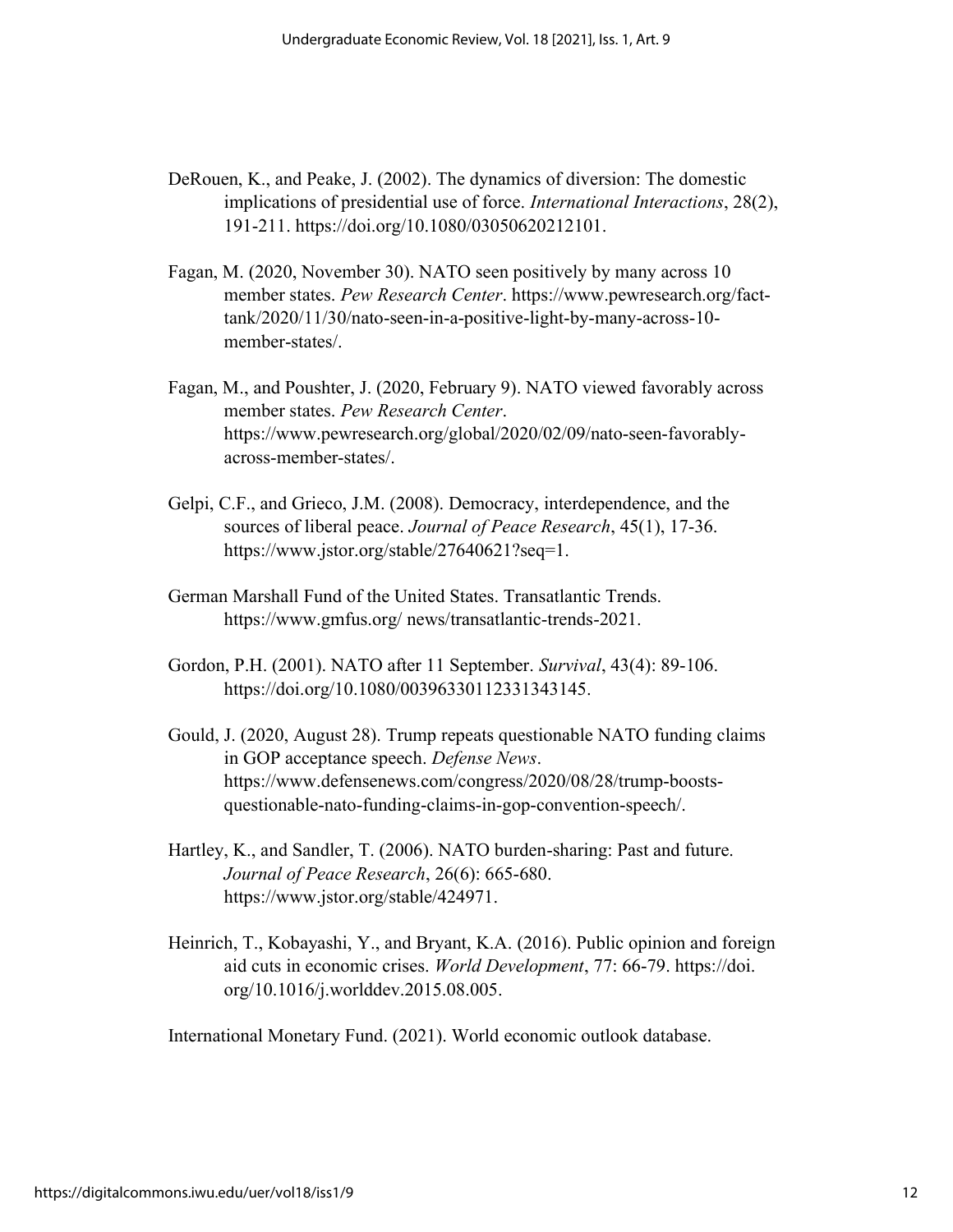https://www.imf.org/en/Publications/WEO/weo-database/2020/April.

- Kiratli, O.S. (2020). Together or not? Dynamics of public attitudes on UN and NATO. Political Studies. https://doi.org/10.1177%2F0032321720956326.
- Kostadinova, T. (2000). East European public support for NATO membership: Fears and aspirations. Journal of Peace Research, 37(2): 235-249. https://doi.org/10.1177%2F0022343300037002007.
- Kottasová, I. (2017, May 25). How NATO is funded and who pays what. CNN Money. https://money.cnn.com/2017/05/25/news/nato-fundingexplained-trump/index.html.
- Matthijs, H. (2017). The funding of the North Atlantic Treaty Organization. Journal of Power, Politics, and Governance, 3(1): 47-62. http://jppgnet.com/journals/jppg/Vol 3 No 1 June 2015/3.pdf.

Office of the Historian, Foreign Service Institute. (2021). Milestones: 1945-1952. United States Department of State. https://history.state.gov/milestones/1945- 1952/nato#:~:text=The%20North%20Atlantic%20Treaty%20Organization ,security%20against%20the%20Soviet%20Union.andtext=NATO%20was %20the%20first%20peacetime,outside20of%20the%20Western%20Hemi sphere.

- Oneal, J.R., and Tir, J. (2006). Does the diversionary use of force threaten the democratic peace? Assessing the effect of economic growth on interstate conflict, 1921-2001. International Studies Quarterly, 50(4), 755-779. https://www.jstor.org/stable/4092778?seq=1.
- Organization for Economic Co-operation and Development. (2021). International trade merchandize statistics. https://www.oecd.org/sdd/its/internationalmerchandise-tradestatistics.htm.
- Pruitt, S. (2018). What is NATO's Article 5? History. https://www.history.com/ news/nato-article-5-meaning-history-world-war-2.
- Przeworski, A. (1996). Public support for economic reforms in Poland.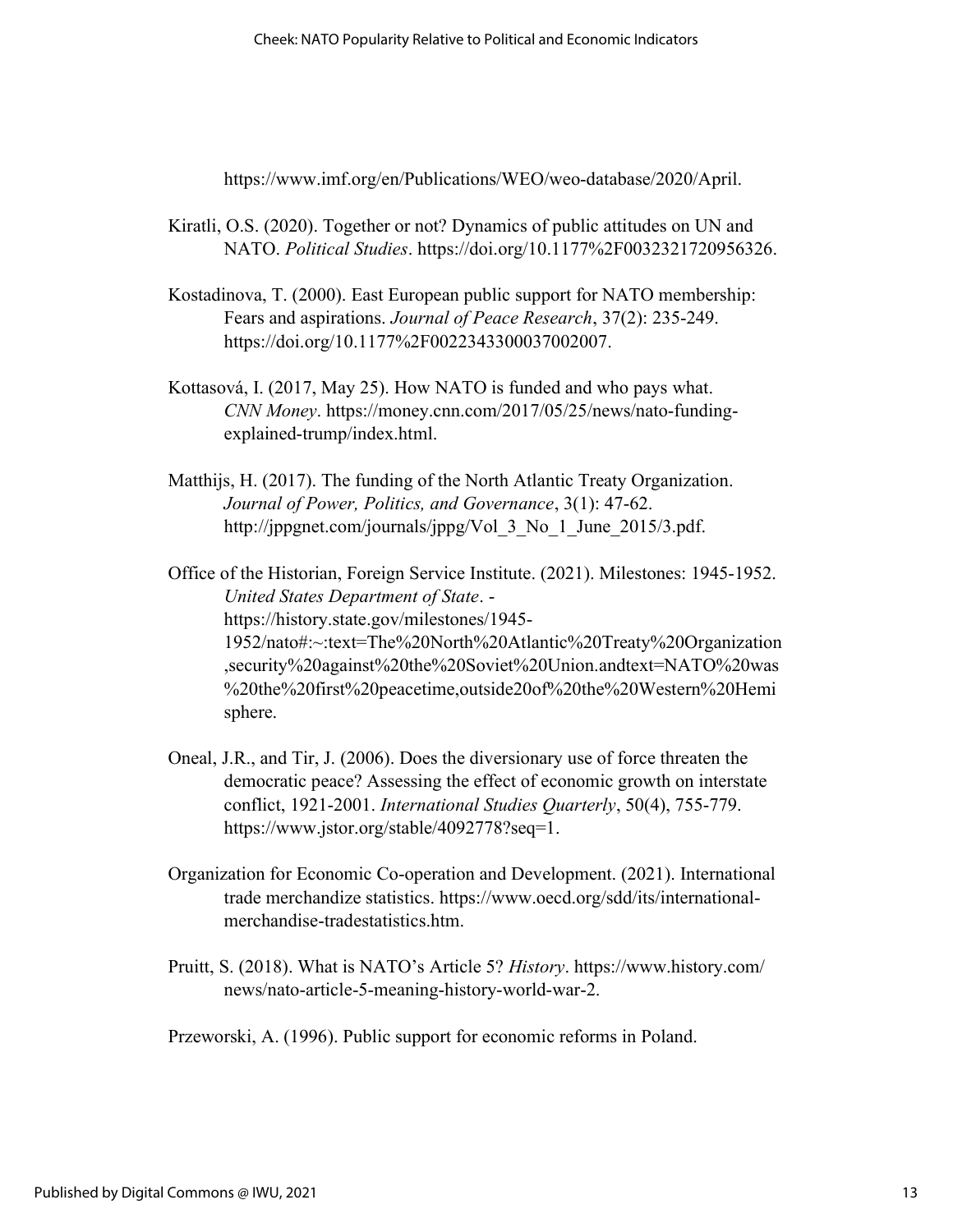Comparative Political Studies, 29(5). https://doi.org/10.1177%2F00 10414096029005002.

- Rankin, D.M. (2001). Identities, interests, and imports. Political Behavior, 23; 351-376. https://link.springer.com/article/10.1023/A:1015413506599.
- Stockholm International Peace Research Institute. (2021). SIPRI military expenditure database. https://www.sipri.org/databases/milex.
- Tirpak, J.A. (2020, February 1). Who's paying their fair share in NATO? Air Force Magazine. https://www.airforcemag.com/article/whos-paying-theirshare-in-nato/.
- North Atlantic Treaty Organization. (2020, March 30). NATO member countries. https://www.nato.int/cps/en/natolive/nato\_countries.htm.
- United Nations Population Division. (2021). Total population. https://www.un .org/en/development/desa/population/publications/database/index.
- V-Dem Institute. (2021). V-Dem dataset. https://www.v-dem.net/vdemds.html.
- Vingrad, C. Donald Trump remarks on NATO trigger alarm bells in Europe. BBC News. https://www.nbcnews.com/politics/2016 election/donaldtrumpremarks%20to-trigger-alarm-bell%20-europen613911.
- Waterman, H., Zagorcheva, D., and Reiter, D. (2001). NATO and democracy. International Security, 26(3): 221-235. https://www.jstor.org/stable/ 3092095.
- White, S., Korosteleva, J., and Allison, R. (2006). NATO: The view from the East. European Security, 15(2): 165-190. https://doi.org/10.1080/ 09662830600903769.
- Wintour, P., and Mason, R. (2019, December 4). Trump cuts short NATO summit after leaders' hot-mic video. The Guardian. https://www.theguardian.com/us-news/2019/dec/04/trump-describestrudeau-as-two-faced-over-nato-hot-mic-video.